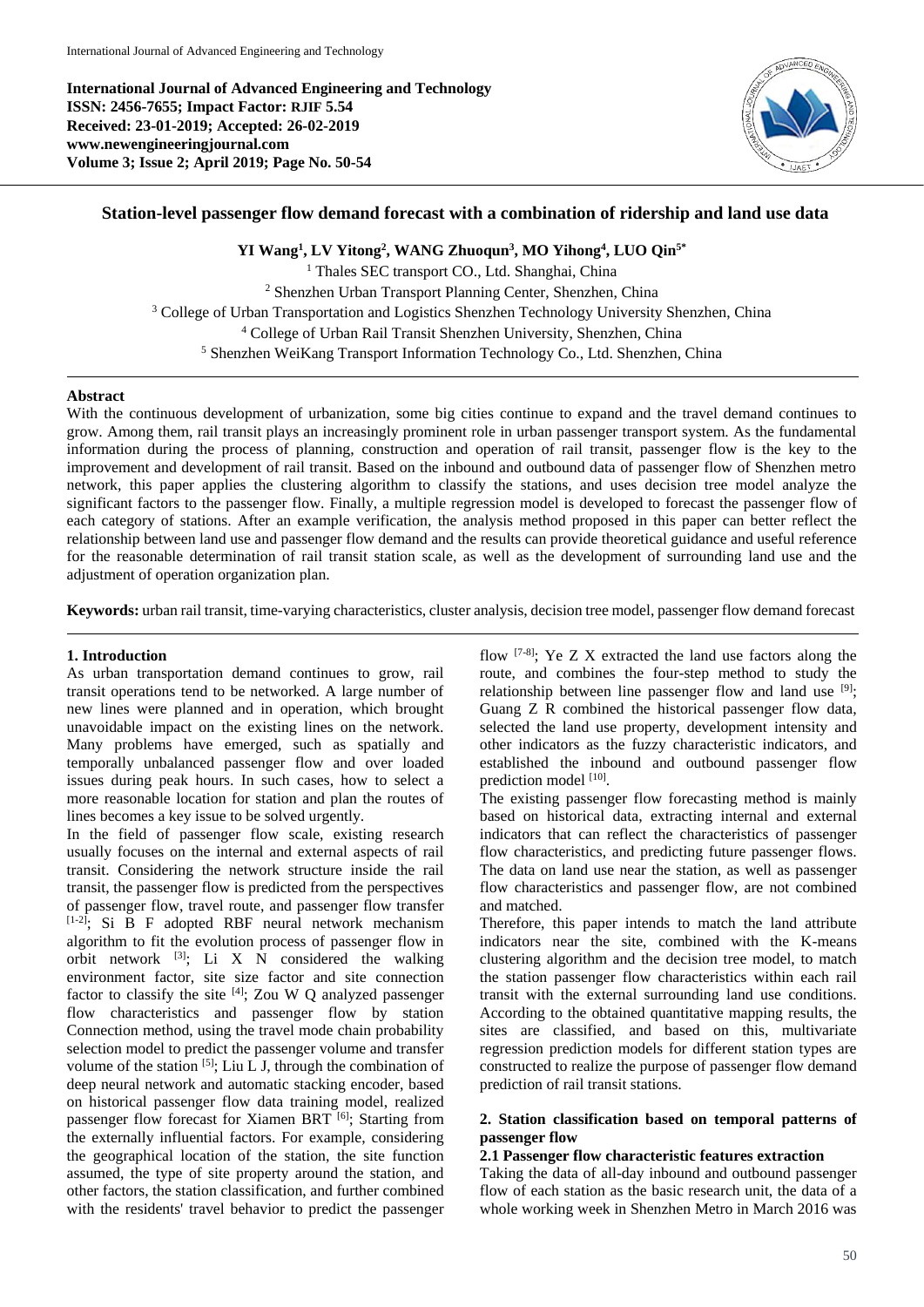used for analysis. After pre-processing, a total of 36 dimensions of time-sharing traffic from 6:00 to 24:00 at each station of each line were obtained. Due to the disparity in the magnitude of the traffic between stations, the data is standardized by z-score method to improve the comparability of data.

The evaluation index of the passenger flow of the station is expressed as the distribution characteristics and morphological characteristics of the passenger flow. These stations demonstrate five types of passenger flow distribution: unimodal, bimodal, full-peak, spurt and nonpeak; Passenger flow morphological characteristics are expressed by parameter values such as peak hours, peak hour passenger flow, peak hour factor, and peak hour factor. This paper defines the peak hour factor as the ratio of the peak natural hour passenger flow to the sum of the daily passenger flow (Equation 1). In which means peak hour factor, means passenger flow of the peak natural hour and means the passenger flow of the hour.

In addition, the paper defines the super peak hour factor as the ratio of the maximum passenger flow during the peak hour to the average flow rate of one hour and the peak hour (Equation 2). In which means super peak hour factor, means the passenger flow of the 15 minutes of maximum passenger flow and means the average flow of an hour.

$$
p_{t} = \frac{V_{peak}}{\sum V_{i}}\np_{st} = \frac{V_{15\min} \times 4}{\overline{V}}
$$
\n(1)

#### **2.2 Clustering Result Analysis**

The cluster tree demonstrates the number of stations and the stations included in each category. The horizontal axis is the ID of 118 stations, the vertical axis is the distance between classes, and the tree branch structure reflects the aggregation of different categories, which is also the process of classification (Figure 1).



**Fig 1:** Cluster tree diagram.

The stations are classified into six categories, by analyzing the clustering results, and the distribution characteristics of each type of passenger flow are as follows.

Unimodal. The peak usually occurs at the inbound passenger flow of the morning peak or the outbound passenger flow of the evening peak. Such stations are generally located in areas where land use functions are concentrated. The first type (Fig. 2a) and the fourth type (Fig. 2b) are unimodal, and the passenger flow characteristics are concentrated in the morning or evening

peaks, it is speculated that the surrounding area is mainly residence and employment.

Bimodal. The peaks generally occurring in the morning peak hours and the evening peak hours. In both periods, the passenger flow inbound and outbound are significantly increased. The second type (Fig. 2c) and the fifth type (Fig. 2d) are bimodal stations. Especially, the inbound passenger flow of morning peak and the outbound passenger flow of evening peak of the second type station are significantly larger than other two peaks. Therefore, the second type of station is partially surrounded by residence-type land; similarly, the fifth types are partially surrounded by employment-type land.

Multimodal. Multimodal stations are those stations whose passenger flow shows agglomeration characteristics during multiple time periods throughout the day. For example, the passenger flow of the third type of station (as shown in Figure 2e) has multiple large peaks throughout the day; it is because that the land around the station is comprehensive, which is composed by various land use features such as commercial, residential, and leisure squares. The sixth type of station (as shown in Figure 2f) has two large peaks throughout the day, as well as a number of small peaks. Therefore, land around the station is mainly commercial land use and the station is commercial-type station.



(a). Type 1: Employment unimodal station



(b). Type 4: Residential unimodal station



(c). Type 2: Biennial residential bimodal station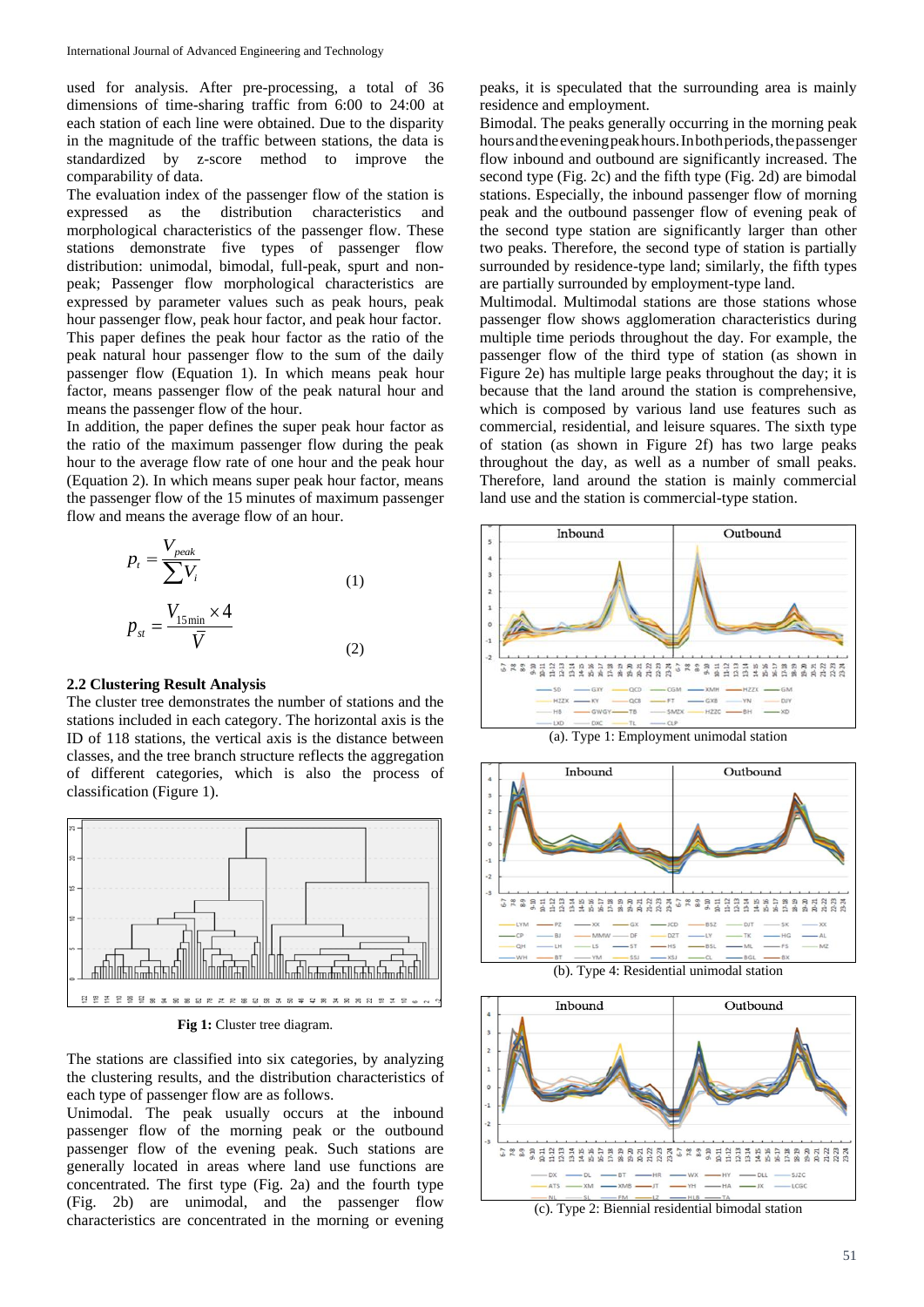





(e). Type 3: Integrated multimodal station



**Fig 2:** Clustering results of various types of stations.

For the first, fifth and sixth type of employment-oriented stations, the passenger flow at the early peak of the working day and the passenger flow at the evening peak are more prominent than those of other stations. For the second and fourth types of residential stations, the passenger flow at the early peak and the passenger flow at the evening peak are higher than those at other stations.

# **3. Prediction of station type and passenger flow based on its time-varying characteristics**

Considering the characteristic attributes and quantity of the sample stations, it is concluded that the results of the third and sixth types of stations include fewer stations, and the statistical description is less meaningful. Therefore, the remaining four types of sites are considered, and they are classified into residential-based stations and employmentoriented stations according to the type of land use.

# **3.1 Extraction of main factors affecting passenger flow scale**

Data related to social economy, land use, traffic environment and site characteristics inside an area are extracted in an area covered by a distance of 800 meters away from the station, as shown in Table 1.

FAR is an indicator of the extent of land use development (Equation 4).

$$
FAR = \frac{gross\ floor\ area}{area\ of\ the\ plot} \tag{4}
$$

ENT is a quantitative indicator of land use equilibrium. The larger the entropy index, the higher the land use diversity and the degree of land mixing (Equation 5).

$$
ENT = -\frac{\sum_{j=1}^{k} P_j \ln(P_j)}{\ln(k)} \tag{5}
$$

Where  $P_j$  is the percentage of a certain type of land area to the total study area, and  $k$  is the number of land type.

In addition, whether it is a transfer station and whether it is adjacent to a large hub are two dummy variables that characterize the site's own properties. If the station is a transfer station or a large hub docking station, it is represented by 1; otherwise, it is represented by 0.

**Table 1:** Influential factors of passenger flow scale

| Socioeconomic<br>indicators                | Number of residents               |
|--------------------------------------------|-----------------------------------|
|                                            | Number of positions               |
|                                            | Post population ratio             |
| Land use indicators                        | Office land area                  |
|                                            | Industrial land area              |
|                                            | Public supporting land area       |
|                                            | Transportation land area          |
|                                            | Residential land area             |
|                                            | Residential supporting land area  |
|                                            | commercial and residential land   |
|                                            | area                              |
|                                            | Construction area of municipal    |
|                                            | facilities                        |
|                                            | Private residential land area     |
|                                            | Comprehensive land area           |
|                                            | Commercial land area              |
|                                            | FAR (Floor area ratio)            |
|                                            | Mixed entropy                     |
| Traffic environment<br>indicators          | Number of bus lines connected     |
|                                            | per unit area                     |
|                                            | Road network density              |
| Station's own<br>characteristic indicators | Whether it is a transfer station  |
|                                            | Whether it is adjacent to a large |
|                                            | hub                               |

#### **3.2 Multiple regression prediction model**

This paper tries to build a model for passenger flow scale prediction mainly focusing on the employment-oriented station and the residential-based stations. The AFC data of passenger flow of Shenzhen Metro during a working week in March 2016 was extracted, and the passenger flow of each station was calculated. The verification shows that there is a nonlinear relationship between the passenger flow of the station and different influencing factors. Therefore, convert nonlinear logical relationships to linear logical expressions by logarithmic operations.

The multivariate regression prediction model of the inbound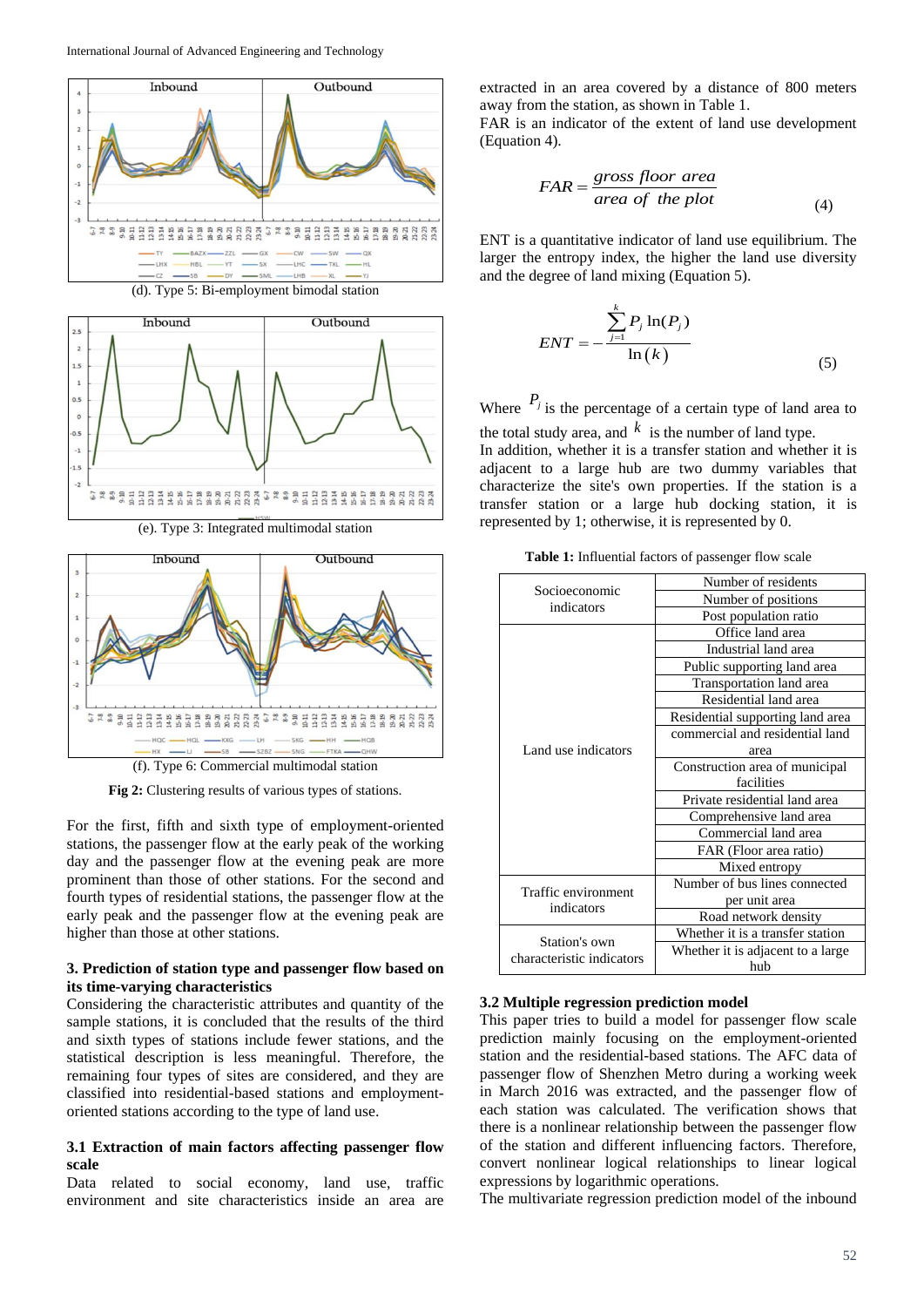and outbound traffic of each station is as follows:  
\n
$$
\ln(S_{i,in}) = \sum \alpha_{in} \ln(LAND_{ij}) + \beta_{in}(FAR_i) + \gamma_{in}(LUMIX_i)
$$
\n
$$
+ \delta_{in}(ROAD_i) + \theta_{in}(BUSLINE_i) + \mu_{in}(TRANS_i)
$$
\n
$$
+ \sigma_{in}(HUB_i) + \varphi_{in}(BUS\_STOP_i) + \varphi_{in}
$$
\n(6)

$$
+ \sigma_{in}(\mathbf{HOB}_i) + \varphi_{in}(\mathbf{BOS\_SIO}_i) + \omega_{in}
$$
\n(6)  
\n
$$
\ln(S_{i,out}) = \sum \alpha_{out} \ln(LAND_{ij}) + \beta_{out}(FAR_i) + \gamma_{out}(\text{LUMIX}_i)
$$
\n
$$
+ \delta_{out}(\text{ROAD}_i) + \theta_{out}(\text{BUS\_STOP}_i) + \mu_{out}(\text{TRANS}_i)
$$
\n
$$
+ \sigma_{out}(\text{HUB}_i) + \varphi_{out}(\text{BUS\_STOP}_i) + \omega_{out}
$$
\n(7)

*LANDij* , *FAR<sup>i</sup> LUMIX<sup>i</sup>* , *ROAD<sup>i</sup>* , *BUSLINE*<sup>i</sup> , *TRANS*<sup>i</sup> , *HUB* i an

 $d$  *BUS* – *STOP* respectively represent the building area, FAR, ENT, road density, density of connected bus lines within the unit range, and whether it is a transfer station, whether to connect to a large passenger hub site, and whether to connect to a bus station, the above is the independent variable in the regression model, and the unit is consistent with the above.  $\alpha, \beta, \gamma, \delta, \theta, \mu, \sigma, \varphi$ are the regression coefficients of each independent variable, and  $\epsilon$ is a constant.

# **3.3 Results and analysis**

In the regression model, the  $R^2$  of the inbound and

outbound models of the first and fifth types of stations are both 0.835, which means that the model interpretation

ability is better. The  $R^2$  of the inbound and outbound models of the first and fifth types of stations are 0.676 and 0.694, respectively, which shows that the model interpretation ability is acceptable. According to statistics, the scale of inbound and outbound passenger flow at each station is basically the same and the significant influence factors are also basically the same.

The construction area of the office and residential land around the first and fifth stations is the basis of the passenger flow scale. The transfer station has higher traffic accessibility than the non-transfer station; so it is easier to have larger passenger flow. In addition, due to various transportation modes, if there is a bus station around the site, the passenger flow scale will be weakened. The second and fourth types of stations are mainly surrounded on the private residential land and the commercial land area as the basis of the passenger flow scale. The land use is relatively balanced, and the surrounding large-scale passenger transportation hub is more conducive to attracting passengers.

The actual value of daily average inbound and outbound traffic of each type of station and the predicted value of the regression model are shown (Figure 3). The analysis shows that the difference between the true value and the predicted value is small, and the prediction result is good.



(a). Outbound passenger flow at employment stations (b). Inbound passenger flow at residential stations

**Fig 3:** Comparison of real and predicted values.

### **4. Example analysis**

Based on the above analysis, this paper predicts the basic characteristics of the passenger flow of the stations through many factors. Based on the historical data of passenger flow at each station of the No.1-No.5 lines of the Shenzhen Railway Phase II project, the passenger flow of the Chiwei Station (opened in October 2016) of the 7th Line is predicted. The indicators around the Chiwei station are extracted.

From the data of various indicators around the Chiwei

station, combined with the results above, the time-varying characteristics of the passenger flow at the Chiwei station are predicted to be the fourth category. The inbound passenger flow of morning peak and the outbound passenger flow of evening peak are large and the passenger flow at hollow time is small, the overall performance is unimodal. According to Figure 4, the decision tree model and the extracted factors used in this paper are correct, and the type and time-varying characteristics of the station can be predicted well.